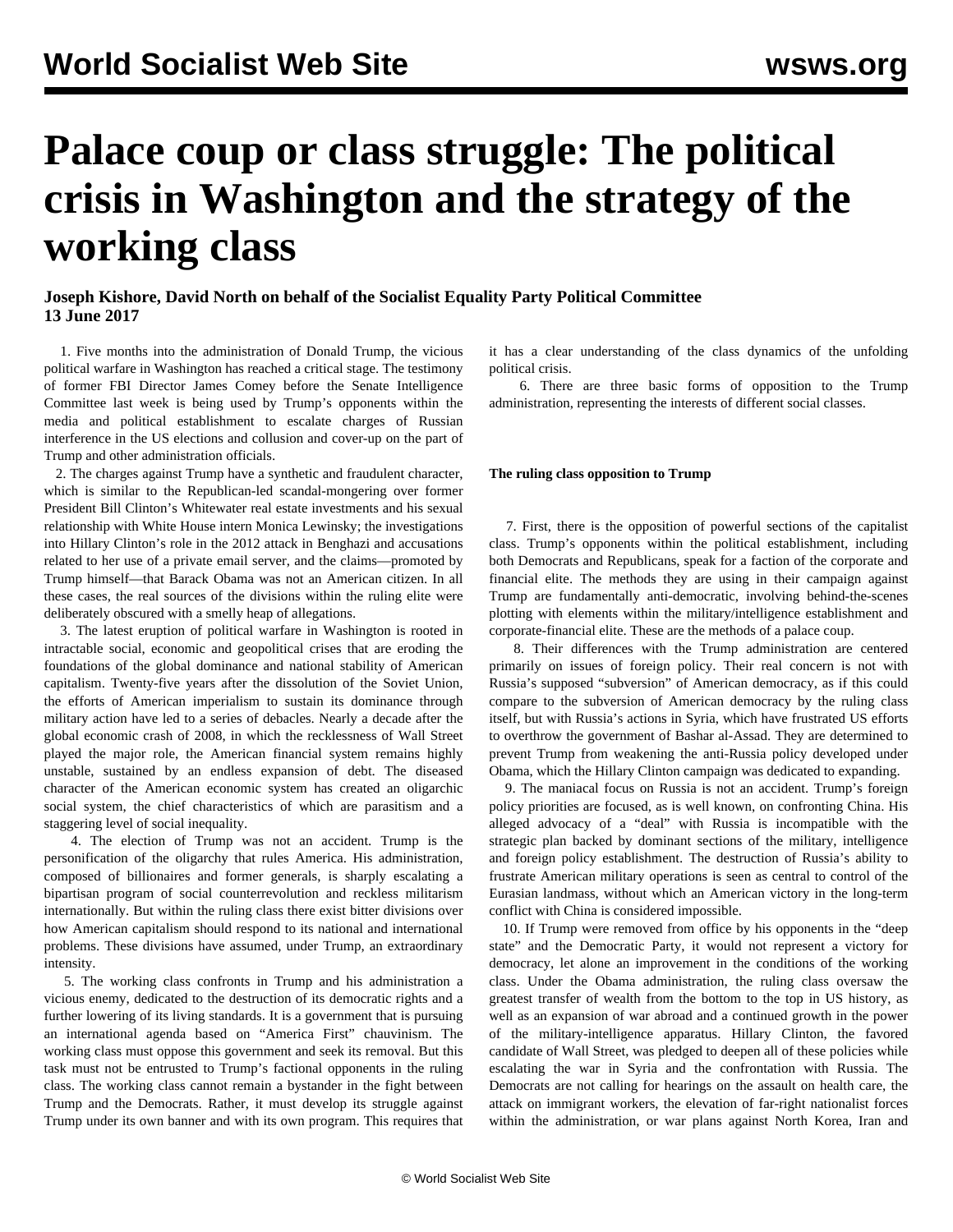#### China.

 11. If the Democrats were to achieve their aims, with the removal of Trump through some form of political coup, it would place Vice President Mike Pence in the White House, a man more polished than Trump but no less reactionary.

#### **The opposition of the upper-middle class**

 12. Another component of the anti-Trump camp consists of affluent sections of the middle class, whose opposition to the Republican Party is focused on effecting a more favorable distribution of wealth within the wealthiest 10 percent of the population. This layer is represented by various political tendencies that operate mainly in the orbit of the Democratic Party, including a host of pseudo-left organizations (the Democratic Socialists of America, the International Socialist Organization, Socialist Alternative, the Greens) that prioritize racial, gender and sexual identity over class divisions.

 13. The characteristic feature of middle class politics is its lack of independence from the ruling class. It seeks to influence the Democratic Party and win its support for marginal reforms of the capitalist system. While the more left-liberal elements within this political milieu refer to issues of social inequality, they combine, in the most unprincipled manner, semi-reformist appeals with support for the Democratic Party and the aims of American imperialism. This is bound up with the fact that their own privileged economic position is based on the record rise in corporate profits and stock prices. Their primary political function is to maintain the domination of the ruling class over the working class. During the 2016 elections, they promoted the campaign of Vermont Senator Bernie Sanders, who channeled mass social opposition behind the campaign of Hillary Clinton, the candidate of Wall Street and the intelligence agencies. Sanders is now a leading member of the Democratic Party caucus in the US Senate.

#### **The opposition of the working class**

 14. A third and altogether different conflict is developing—between the ruling class and the working class, the broad mass of the population, which is suffering various forms of social distress and is completely excluded from political life.

 15. The reality of the social crisis in the United States is the objective basis for innumerable forms of resistance and opposition by the working class. Despite the Obama administration's claims as it left office, that life in America had never been better, real unemployment is at 8.6 percent, wages are stagnant and workers face brutal working conditions and intensifying exploitation. Corporate profits as a share of income remain near record highs, and the share of income going to labor near record lows.

 16. The health care crisis is acute and getting worse. Obamacare has intensified the drive by corporations to shift the cost of health care to their employees. The deterioration of national health care, combined with a spiraling drug epidemic, has led to rising mortality rates and declining life expectancy. Older workers are working longer because they cannot afford to retire, while young workers are burdened by intolerable levels of student debt.

 17. The wealth monopolized by a tiny layer of the US population is beyond the comprehension of most people. As economist Branko Milanovic notes in his recently published book, *Global Inequality*, most people are simply unable to grasp what a billion dollars means. To illustrate the dimensions of such wealth, he explains that an individual with one million dollars, who spent one thousand dollars every day, would exhaust his fortune in less than three years. It would take a billionaire, spending money at the same rate, *2,700 years* !

 18. The top 1 percent of families now possess roughly the same amount of wealth as the bottom 90 percent, while 20 individuals have as much wealth as the bottom half. Forty percent of families in the US have zero or negative wealth, meaning their debts surpass their assets. The individuals who comprise the wealthiest 0.1 and 0.01 percent of the population function as their own political weather systems, having at their disposal vast sums of money to buy elections, bribe politicians and otherwise control the political process. The Trump administration is, itself, the political reflection of the oligarchic character of American society, the outcome of a half-century of social counterrevolution overseen by both Democrats and Republicans.

#### **The political strategy of the working class**

 19. There are many signs of growing social anger among broad sections of the working class, for whom conditions of life are becoming intolerable. The old phrases used in the past to describe life in the United States—"the land of unlimited opportunity," "the American Dream," etc.—have become meaningless because they bear no relation to reality. It is becoming obvious to the great mass of working people that the existing society serves exclusively the interests of those who are already very wealthy. Access to the basic necessities of life, such as high-quality education, a safe environment, decent housing, secure employment, adequate leisure time and affordable medical care, is determined at birth—that is, by the class and economic status of the family into which an individual is born.

 20. The relentless deterioration of the conditions of life for the working class within the United States, and the pointless violence of the endless wars waged by the ruling class around the world, are reflected in a profound change in the social consciousness of masses of people. In a country where the political leaders and the media constantly sing hymns to the glory of capitalism, polls reveal an upsurge of interest in and support for socialism, especially among young people.

 21. The interaction of objective conditions of crisis, both within the United States and internationally, and the radicalization of mass social consciousness will find expression in the eruption of class struggle. The decades-long suppression of the class struggle by the trade union bureaucracy, the Democratic Party and the affluent sponsors of various forms of identity politics is coming to an end. The social counterrevolution of the ruling elites is about to encounter an upsurge of the American working class. The many different forms of social protest—in work places, communities and entire cities—will acquire an ever more distinct working class identity, anti-capitalist orientation and socialistic character. Struggles in individual work places and communities will draw into unified struggle broader sections of the working class.

 22. Moreover, the intersection of the class struggle within the United States with the eruption of international class struggle will weaken the debilitating influence of chauvinistic nationalism and inspire the development of a deeply-felt sense of international class solidarity among American workers. The working class will see the fight against social oppression at home and against war beyond the borders of the United States as two inseparably connected elements of the same struggle.

23. Mass struggles are on the agenda in the United States. Protest rallies,